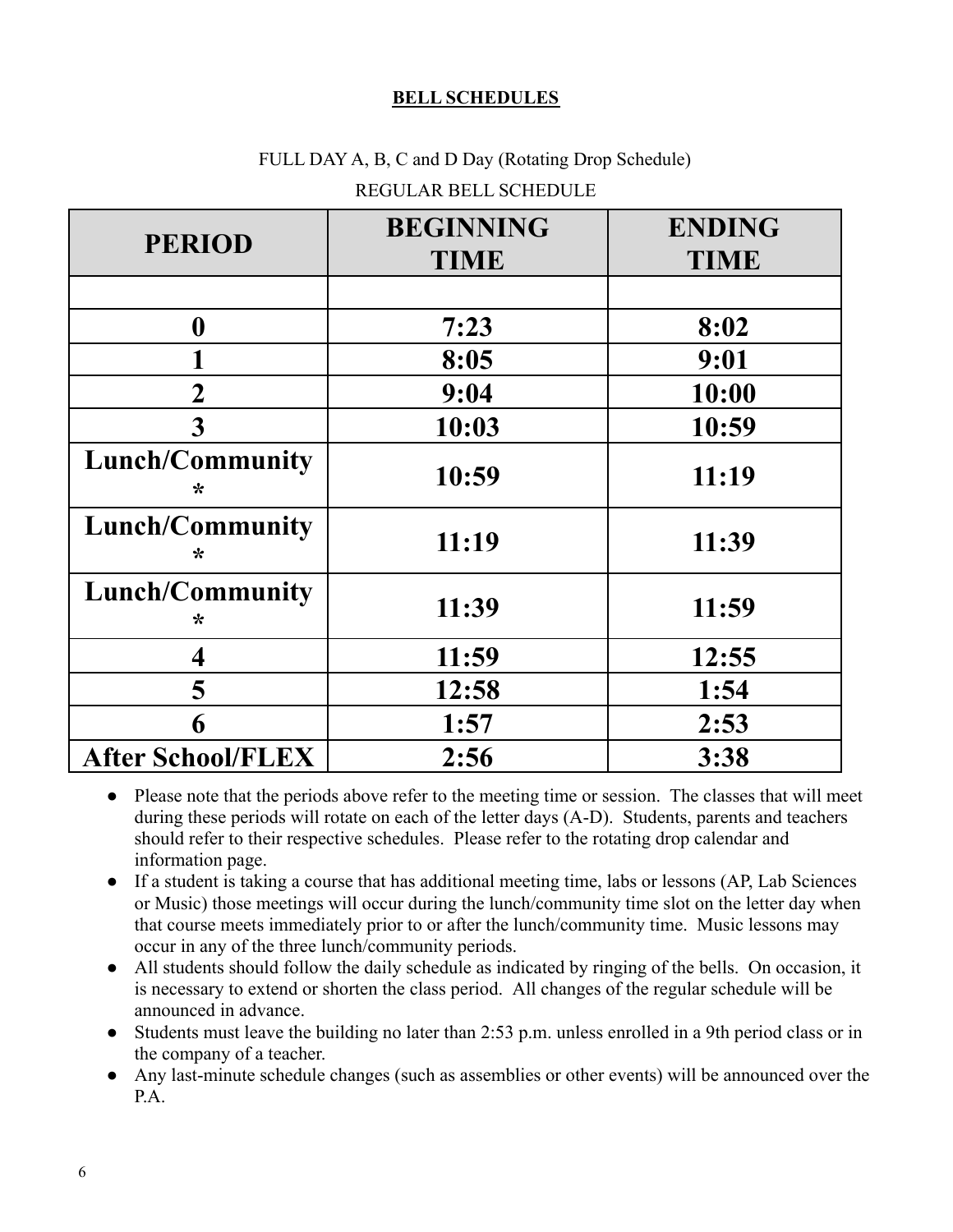| CLASS*         | <b>BEGINNING</b> | <b>ENDING</b> |
|----------------|------------------|---------------|
|                | <b>TIME</b>      | <b>TIME</b>   |
| 0              | 7:23             | 8:02          |
|                | 8:05             | 8:37          |
| $\overline{2}$ | 8:41             | 9:11          |
| 3              | 9:15             | 9:45          |
|                | 9:49             | 10:19         |
| 5              | 10:23            | 10:53         |
| 6              | 10:57            | 11:27         |
| 7              | 11:31            | 12:01         |
| 8              | 12:05            | 12:35         |

## F DAY (Half Day) BELL SCHEDULE

- Please note that the periods above refer to class and not the period. Please note that all classes will meet on F-Day (in class order). Students should refer to their schedule on Realtime and follow the F-Day Schedule.
- Labs and lessons may not meet on F-Day. Please see your teacher(s) for more information.
- There are is no after school/flex scheduled on F-Day.

| CLASS*             | <b>BEGINNING</b> | <b>ENDING</b> |
|--------------------|------------------|---------------|
|                    | <b>TIME</b>      | <b>TIME</b>   |
|                    |                  |               |
| $\boldsymbol{0}$   | 7:23             | 8:02          |
|                    | 8:05             | 8:48          |
| $\boldsymbol{2}$   | 8:52             | 9:34          |
| 3                  | 9:38             | 10:20         |
| 4                  | 10:24            | 11:06         |
| <b>LUNCH</b>       | 11:06            | 11:51         |
| 5                  | 11:51            | 12:33         |
| 6                  | 12:37            | 1:19          |
| 7                  | 1:23             | 2:06          |
| 8                  | 2:10             | 2:53          |
| <b>After</b>       |                  |               |
| <b>School/FLEX</b> | 2:56             | 3:38          |

# E DAY (ALL CLASS MEET DAY)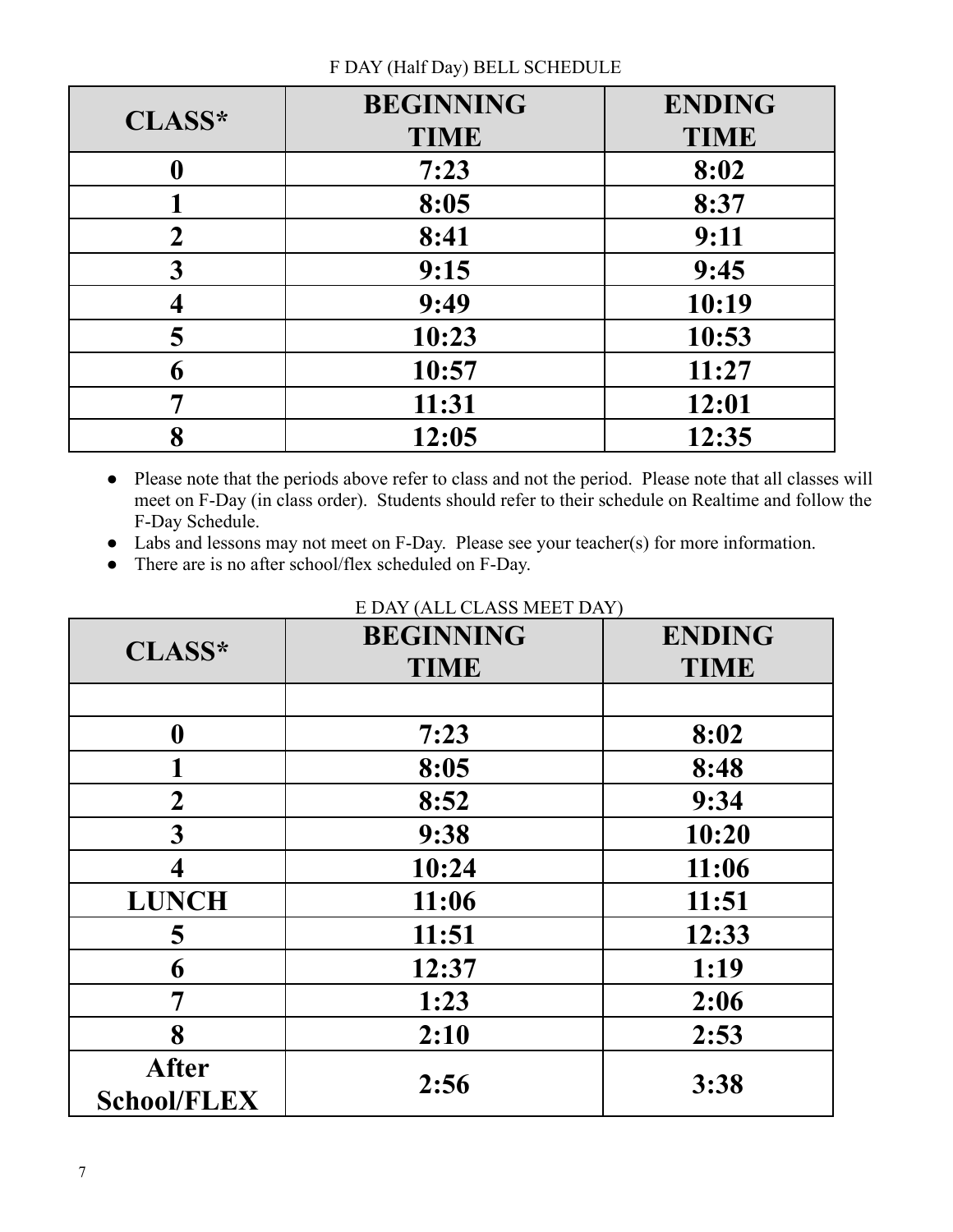- Please note that the periods above refer to class and not the period. Please note that all classes will meet on E-Day (in class order). Students should refer to their schedule on Realtime and follow the E-Day Schedule.
- Labs and lessons may not meet on E-Day. Please see your teacher(s) for more information.

### **DELAYED OPENING POLICY**

After consultation with the Office of Emergency Management in Nutley and the Supervisor of Building and Grounds, the Superintendent will make the decision to either close school or implement a delayed opening. This decision will be made no later than 6:00 a.m. The regular school automated telephone procedure and web announcements will be placed in effect advising parents of school delayed opening.

#### DISTRICT DELAYED OPENING SCHEDULE

| School        | <b>Normal Opening</b> | 1 Hour 30 min Delay |
|---------------|-----------------------|---------------------|
| High School   | $8:05$ a.m.           | $9:35$ a.m.         |
| Middle School | $8:10$ a.m.           | $9:40$ a.m.         |
| Elementary    | $8:30$ a.m.           | 10:00 a.m.          |

| NHS DELAYED OPENING SCHEDULE FOR A-D DAY (Rotating Drop Schedule) |  |
|-------------------------------------------------------------------|--|
|-------------------------------------------------------------------|--|

| <b>PERIOD</b>            | <b>BEGINNING</b><br><b>TIME</b> | <b>ENDING</b><br><b>TIME</b> |
|--------------------------|---------------------------------|------------------------------|
|                          |                                 |                              |
| $\mathbf{0}$             | <b>Omitted</b>                  | <b>Omitted</b>               |
| <b>Staff Arrival</b>     | 9:15                            |                              |
| <b>Students Enter</b>    | 9:35                            |                              |
|                          | 9:40                            | 10:20                        |
| $\overline{2}$           | 10:23                           | 11:03                        |
| 3                        | 11:06                           | 11:46                        |
| Lunch/Community*         | 11:46                           | 12:06                        |
| Lunch/Community*         | 12:06                           | 12:26                        |
| Lunch/Community*         | 12:26                           | 12:46                        |
|                          | 12:46                           | 1:26                         |
| 5                        | 1:29                            | 2:09                         |
| 6                        | 2:12                            | 2:53                         |
| <b>After School/FLEX</b> | 2:56                            | 3:38                         |

• On delayed openings Period 0 is omitted.

• On delayed openings, students will follow an abbreviated version of the scheduled letter day. Lunch/Community time will still be 60 minutes in length in order to allow for labs and lessons that were scheduled for that day.